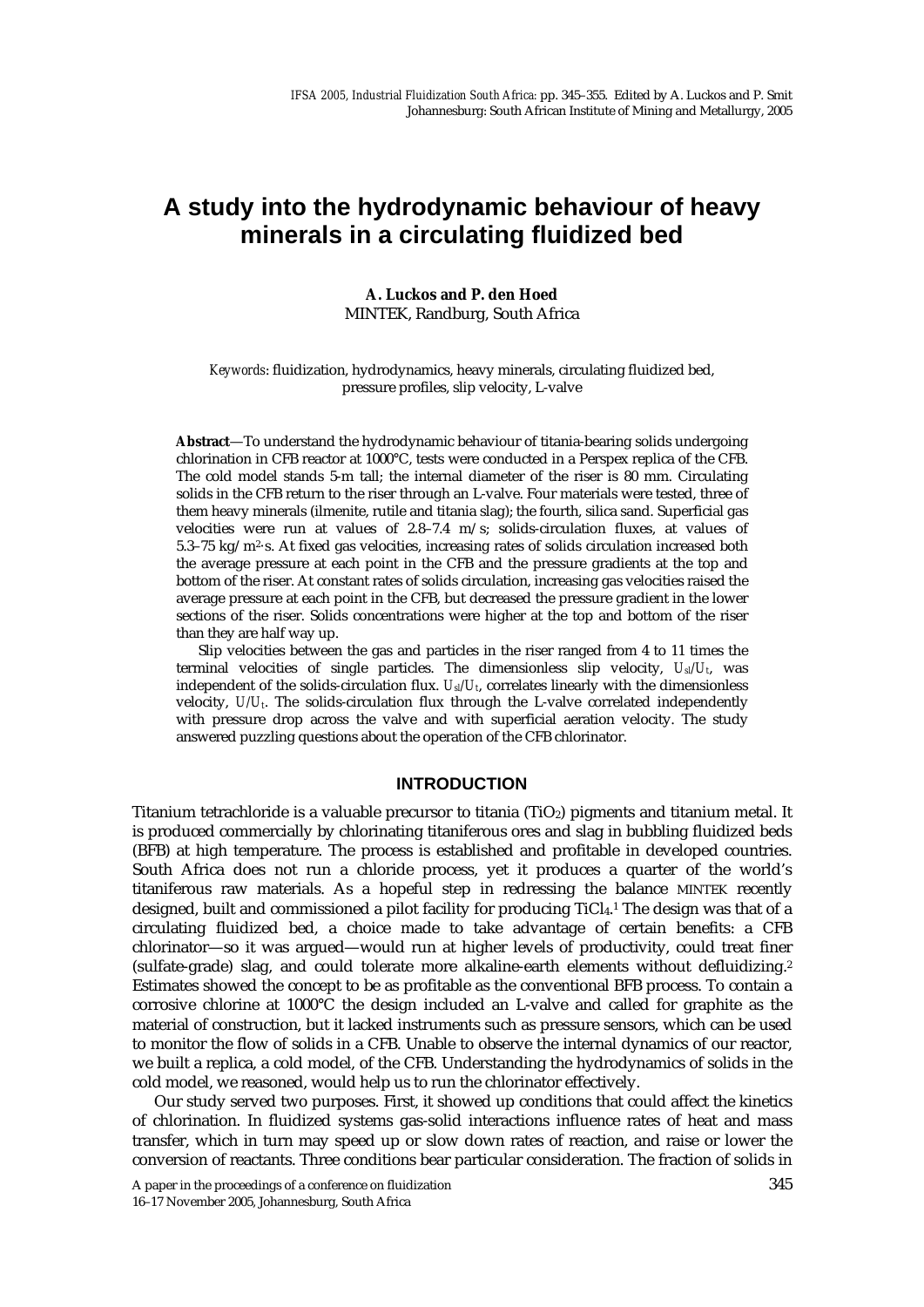sections of the riser is one of them, for as the chlorination reaction involves the movement of gaseous species between particles of oxide and reductant (coke), so high concentrations of solids are less likely to hinder the reaction.3 Another condition is the holdup of solids in the riser; it relates to residence time and, therefore, conversion. The third condition is slip velocity: the greater the slip, the higher rates of heat and mass transfer are likely to be.

Developing useful correlations between process variables is the second purpose served by this study. Such correlations can be used (1) for modelling the chemical and physical processes in the CFB, and (2) for developing a PLC control strategy to operate a CFB reactor in industry. As published correlations—many of them derived for coarse silica sand (Group B) and fine FCC (Group A in Geldart's classification)—substantially underestimated operating conditions in the cold model, we developed our own for fine, dense materials in circulation.

This paper considers three aspects of the hydrodynamic behaviour of heavy minerals in the CFB at MINTEK. First, it presents profiles of pressure and solids concentration in the unit. Secondly, it describes slip velocities in the upwardly flowing stream of the riser. As Davidson showed,4 the average slip velocity—the difference between the mean interstitial velocity of the gas and the mean upward particle velocity—is given by

$$
U_{sl} = \frac{U}{\varepsilon} - \frac{G_s}{\rho_p (1 - \varepsilon)}
$$
 (1)

Values of  $U_{sl}$  are usually higher than the terminal velocity,  $U_t$  of a single particle because "particles form aggregates, which can fall through the gas at velocities much higher than the free-falling velocity of one particle."4 The aggregates take two forms; there are (1) relatively large, dense clusters of particles, and (2) films of particles falling near the wall of the riser, part of a phenomenon called core-annulus flow.4

The operation of the L-valve is the third aspect of hydrodynamics described in this paper. The L-valve is a non-mechanical device for controlling solids flow in CFBs. Because it has no moving parts in contact with solids, it is well suited to use in corrosive environments at high temperature. The device allows one to measure solids-circulation flux, *Gs*, an important variable that is otherwise difficult to measure. It does so indirectly through correlations, one of them between  $G_s$  and  $U_a$ , the superficial aeration velocity; the other between  $G_s$  and  $\Delta P_v$ , the pressure drop across the L-valve. As the aeration flow is easily controlled, so values of  $U_a$  and  $\Delta P_v$  are readily known. Our understanding of the hydrodynamics in the CFB cold model answered questions about the operation and performance of the CFB chlorinator.

## **TEST PROCEDURE**

Tests were conducted in a CFB unit of transparent PVC (Figure 1). The riser column stands 5-m tall; it has an internal diameter of 80 mm. The distributor at the base of the column is a composite, a perforated plate over fine (106-µm) mesh. Circulating solids pass through a rightangled bend at the top of the column, into a cyclone, down a standpipe, and through an Lvalve, which meets the riser 100 mm above the distributor (*i.e.,* from the centre line of the horizontal leg of the L-valve). The internal diameter of the standpipe and L-valve is 50 mm. Aeration (for circulation) is supplied at the base of the standpipe, 100 mm above the centre line of the horizontal leg. Pressure transducers, located at intervals up the riser, measure gauge pressure. A data-acquisition unit records the signals from the transducers. The apparatus is described in more detail elsewhere.5

#### **MATERIALS TESTED**

Tests were conducted with four materials of different type: silica sand, concentrates of rutile (nominally  $TiO<sub>2</sub>$ ) and ilmenite (FeTiO<sub>3</sub>), and titania slag (nominally  $86\%$  TiO<sub>2</sub>). Rutile and ilmenite are heavy minerals (specific gravity  $>2.9$ ), although titaniferous slag, which is synthetic—being produced from ilmenite by smelting and crushing to size—may be classed as heavy, too (see Table 1). The sample of silica is river sand, milled and screened. The two concentrates derive from beach-sand deposits on the coast of South Africa. Particles in the formation of these deposits were smoothed and rounded (see Figure 2). By contrast, the samples of silica and slag were crushed to size. Their particles are irregular, and surfaces are angular (*i.e.,* sharp edged). The two contrasts in shape are captured in a dimensionless measure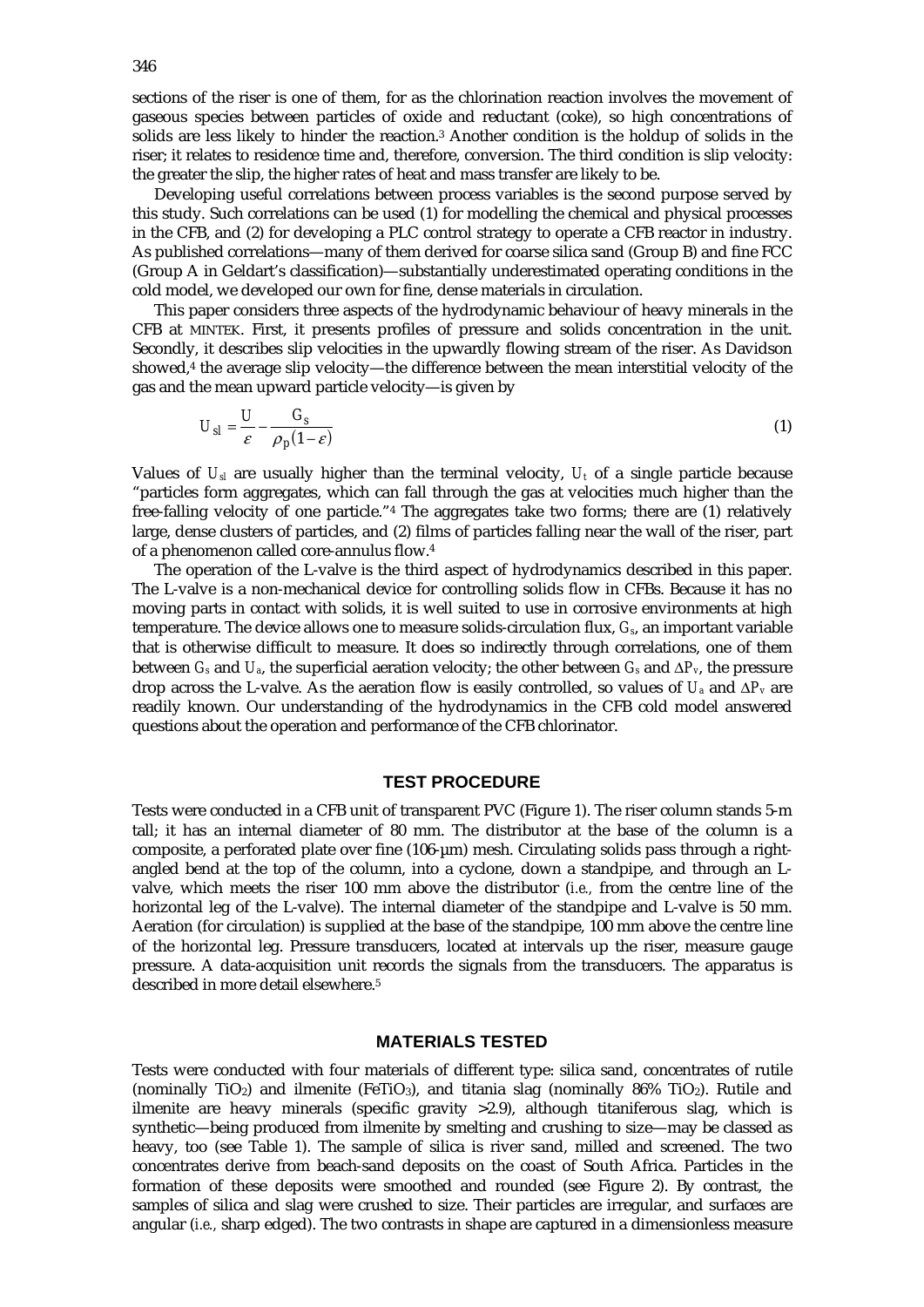

**Figure 1**. Schematic diagram of the CFB unit

called sphericity (Table 1), which relates the surface of a particle to the surface of a sphere of equal volume. The more spherical a particle, the closer  $\phi_s$  is to 1.

We estimated the sphericity of particles in a sample from polished sections through particles (using image analysis).6 The estimate is approximate, for it translates the area and perimeter of a section through a particle to the volume and surface area of that particle, by no means a straight-forward relationship in irregular particles. Sphericity as a measure of shape is problematic in another respect: an infinite number of different shapes (*e.g.,* cube, polygon or needle) can yield identical values of sphericity. Nevertheless, until a better measure of shape is devised, sphericity as defined is a working measure at least, and the best measure that we have. Capturing the irregular shapes of particles and the angular nature of their surfaces by a useful measure is a matter that needs revisiting. Until we do so, we

may find anomalies in the pattern of hydrodynamic behaviour of materials with differently shaped particles.

The samples fall into Group B of Geldart's classification,7 which means that the bed of particles fluidizes well, and collapses as soon as the flow of fluidizing gas is stopped.

| Property                              | <b>Silica</b> | Rutile     | <b>Ilmenite</b> | Slag       |
|---------------------------------------|---------------|------------|-----------------|------------|
| Size range, $\mu$ m ( $_{20}d_{80}$ ) | $70 - 440$    | $80 - 165$ | $55 - 120$      | $70 - 330$ |
| Surface-volume mean diameter, µm      | 190           | 115        | 80              | 155        |
| Particle density, kg/m <sup>3</sup>   | 2660          | 4085       | 4710            | 4000       |
| Bulk density, kg/m <sup>3</sup>       | 1246          | 2337       | 2605            | 1912       |
| Voidage of the fixed bed              | 0.53          | 0.43       | 0.45            | 0.52       |
| Sphericity <sup>†</sup>               | 0.7           | 0.8        | 0.8             | 0.5        |
| Minimum fluidizing velocity, $m/s$    | 0.031         | 0.020      | 0.011           | 0.030      |
| Particle terminal velocity, m/s       | 1.08          | 0.89       | 0.59            | 1.02       |
| Archimedes number at 25 °C            | 624           | 212        | 82              | 509        |

**Table 1**. Physical properties of the materials tested

† The value for silica sand is taken from Kunii & Levenspiel (1991)8

## **TEST PROCEDURE**

Tests on the four materials were conducted at a number of superficial gas velocities, *U*, and solid mass fluxes, *Gs*, a variable controlled partly by the aeration flow rate. The superficial gas velocity was set at values of 2.8–7.4 m/s; the solids-circulation flux, at values of  $5.3-75 \text{ kg/m}^2$ ·s. Table 2 summarizes settings of the aeration velocity. Measurements were taken at each setting of the control variables: pressures in the loop of the CFB, the rate at which the bed moved down the standpipe, and the level of the moving bed in the standpipe were recorded at intervals of several seconds. For each set of data collected averages were calculated for periods of 2–5 minutes of steady operation. The pressure-drop profile along the riser and the pressure drop across the L-valve were calculated from these pressure measurements.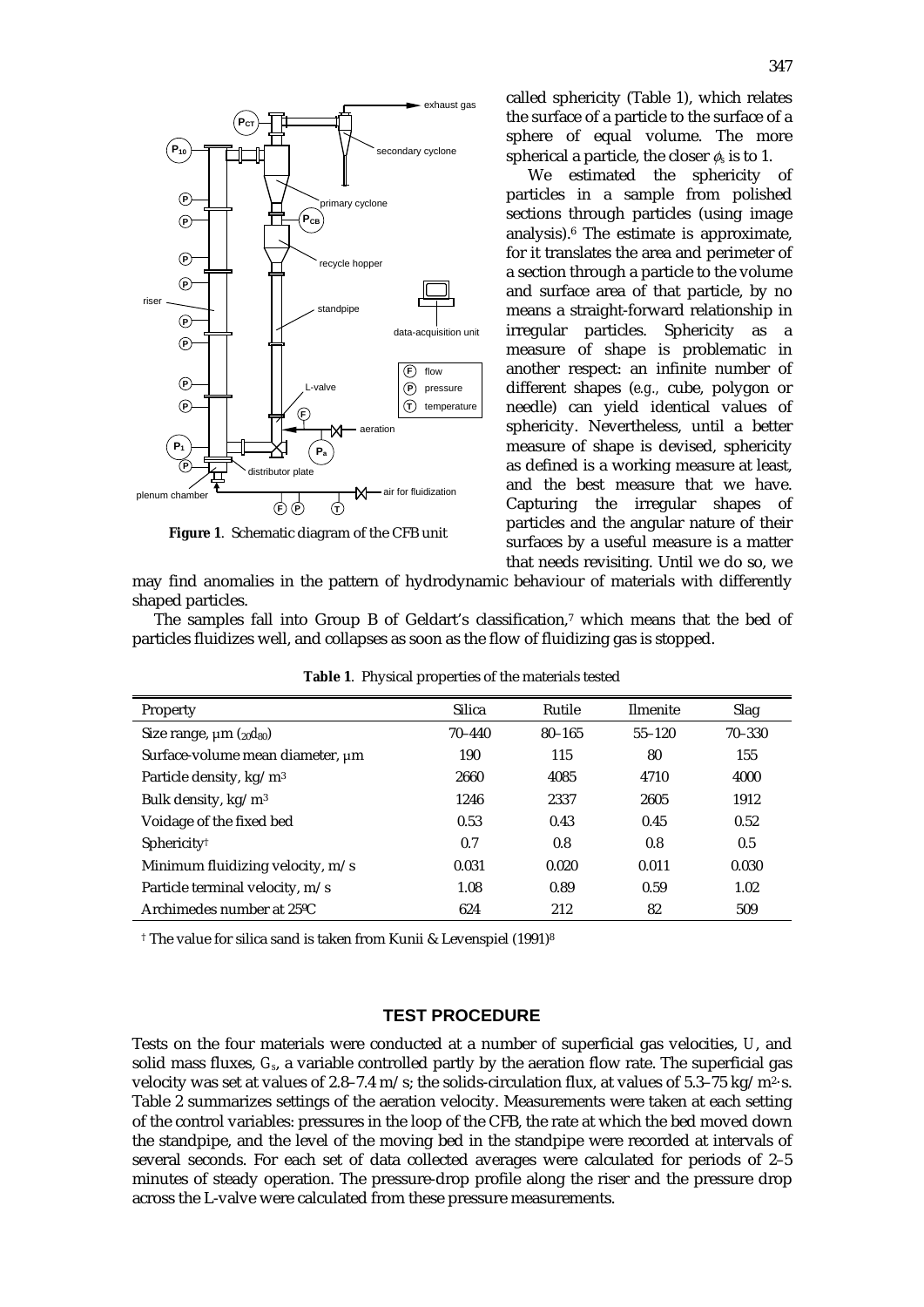



**Figure 2**. Secondary-electron images of particles of (a) rutile and (b) slag

The solids concentration, *Cs*, in any section of the riser is related to the pressure drop across that section:

$$
\frac{\Delta P}{\Delta z g} = \rho_p (1 - \varepsilon) = C_s \tag{2}
$$

Equation 2 neglects pressure losses due to particle acceleration and to friction between gas or solids and the riser wall. These losses are comparatively small.

#### **RESULTS**

#### *Profiles of pressure and concentration*

The profiles of pressure in the unit map out a loop that is characteristic of CFBs (see figures 3 and 4). The profiles for all materials change in a regular fashion. At a fixed gas velocity, *U*, increasing rates of solids circulation, *Gs*, increase both the average pressure at each point in the CFB and the pressure gradient in the lower and upper sections of the riser (Figure 3). When the solids-circulation rate is held constant and the superficial gas velocity increased, the average pressure at each point in the CFB rises, but the pressure gradients in the lower sections of the riser decrease (Figure 4). As equation 1 relates, steep pressure gradients correspond to high solids concentrations (see figures 5 and 6). These profiles are generally C-shaped. Solids concentrations are high towards the ends of the riser: in the lower part, because particles accumulate in what is left of a fluidized bed; and in the upper part, because particles rebound from the plate closing the top of the

column. Decreasing the solids-circulation rate lowers the solids concentration at each point in the riser (Figure 5). Increasing the superficial gas velocity at constant solids-circulation flux does likewise, except for the section at the top of the riser. In this section the flow of solids is constrained by the sharp elbow of the riser exit (Figure 6). Decreasing the solids-circulation flux or increasing the superficial gas velocity lowers the concentration of solids in the lower sections of the riser. As one continues the trend the solids concentration approaches the concentration

**Table 2**. Superficial velocities of aeration gas, m/s

higher up in the column, and the mode of fluidization is said to approach that of pneumatic transport.

These patterns are repeated for all the materials tested. There are small differences in detail: (1) coarser particles (slag) appear to produce higher solids fractions than do finer particles (rutile), (2) the rebound zone at the top of the column is longer for denser particles, and (3) denser particles produce

higher solids fractions in the upper sections than those of less-dense particles (an effect attributed to the greater kinetic energy of denser particles). 5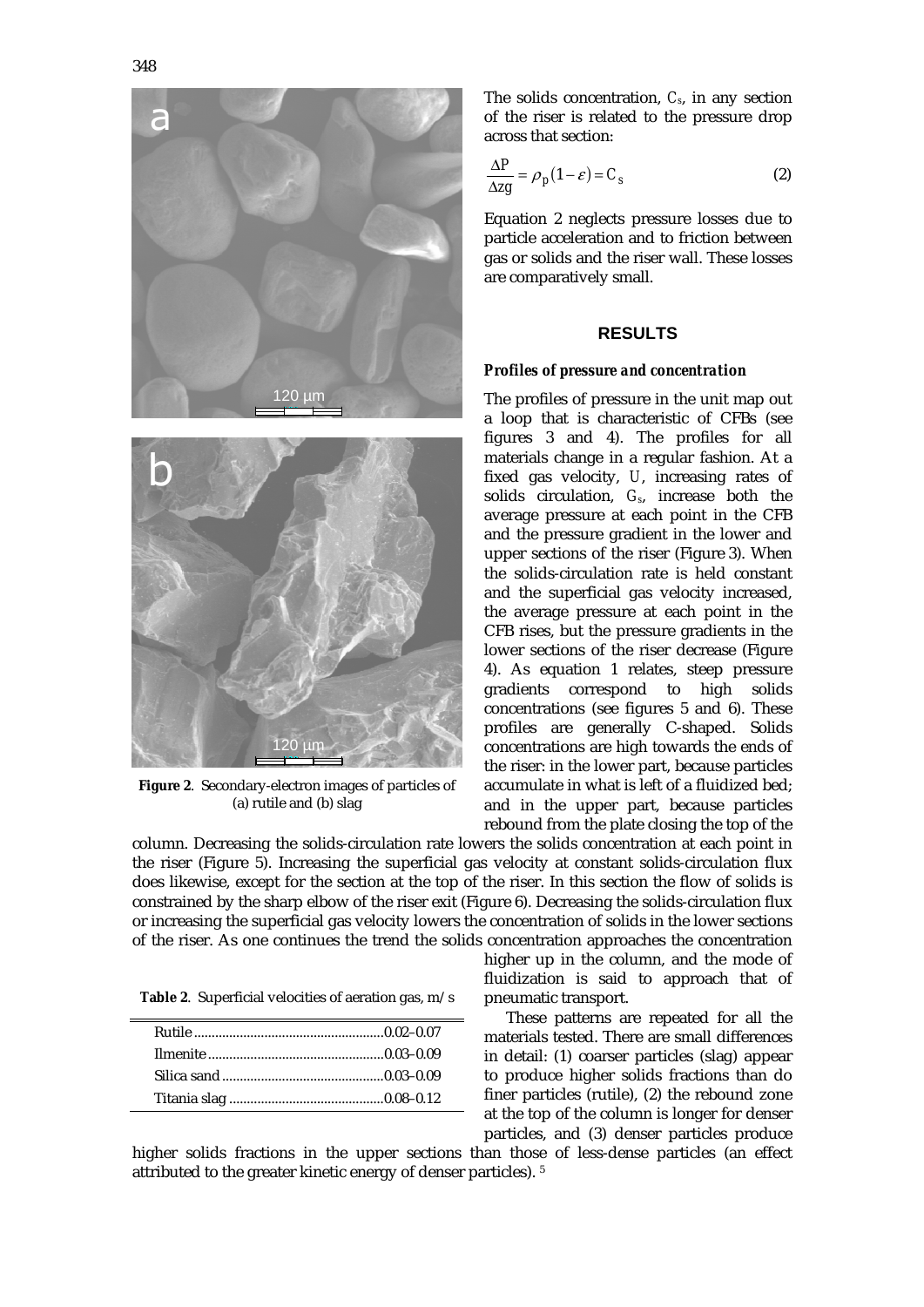Pa

 $\overline{OU} = 4.9$  m/s  $U = 6.1$  m/s



**Figure 3**. Pressures in the loop of the CFB as a function of  $G_s$ ; for rutile at  $U = 4.9$  m/s

**Figure 4**. Pressures in the loop of the CFB as a function of *U*; for slag at  $G_s = 24.5 \text{ kg/m}^2 \cdot \text{s}$ 

 $P_{C7}$ 

P

 $\circ$ 

Ċ

ò

P, kPa

 $P_1$ 

#### *Slip Velocity*

As expected, average slip velocities, *Usl*, are higher than the terminal velocities, *Ut*, of single particles: indeed, slip velocities range from 4 to 11 times the terminal velocities of particles (see figures 7 and 8). Our observations show the dimensionless slip velocity to be independent of *Gs* at a fixed superficial gas velocity, a result that contradicts those obtained with FCC particles.9 Yerushalmi and Avidan showed the slip velocity of FCC particles—which fall into Group A of Geldart's classification—to be a strong function of  $G_s$  at any superficial gas velocity.<sup>9</sup> Smolders and Baeyens tested small, rounded sand particles and found a similar trend.10



**Figure 5**. Profiles of solids concentration in the riser for rutile at fixed *U*

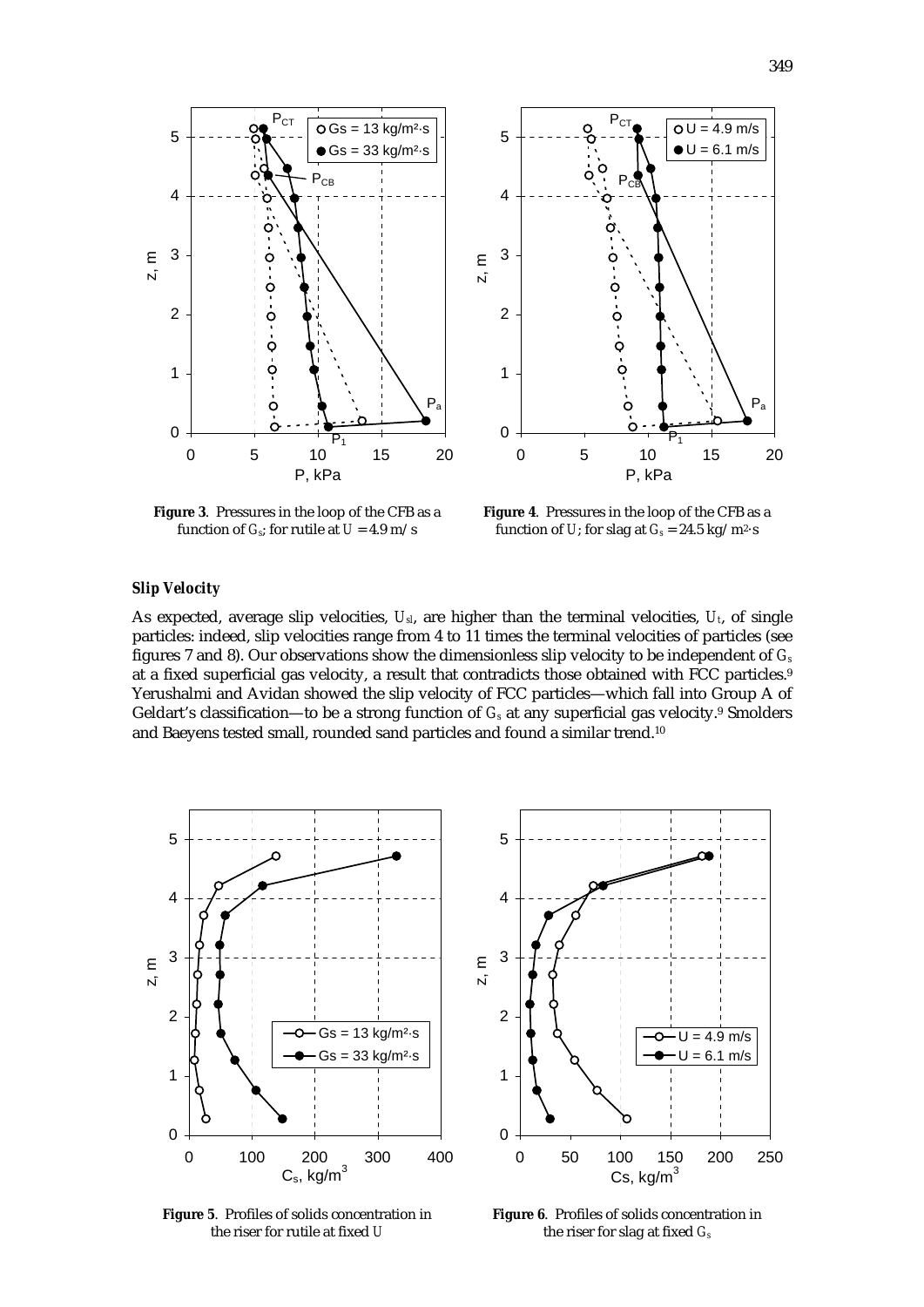

Relationships are simple in other respects. The average slip velocity is proportional to the superficial gas velocity, and appears to increase with the density of the material (see Figure 9). When the (dimensionless) superficial gas velocity is expressed as a ratio of the terminal velocity of each material, the dimensionless average slip velocities for the four materials appear to conflate into a single line (see Figure 10). The relationship can be represented by

**Figure 7**. Dimensionless average slip velocities for rutile

 $= 0.939 \frac{6}{11} - 0.134$ *t sl U U*  $\frac{U_{sl}}{U}$  = 0.939  $\frac{U}{U_t}$  – 0.134 (3)

All experimental values of the dimensionless average slip velocity fall within 13% of values calculated by equation (3); the average deviation is 4.7%.



**Figure 8**. Dimensionless average slip velocities for ilmenite

expressions of the relationship in the variables of the published models—one expression treats two of the materials, and there is an expression each for slag and ilmenite. Of the published models, Geldart and Jones found that<sup>11</sup>

$$
\frac{G_{sv}}{D_v} = 3354 \frac{U_a}{U_{mf}} - 2965\tag{4}
$$

The equation underestimates significantly our observations. Smolders and Baeyens introduced particle size into the equation,10

$$
\frac{G_{SV}}{D_V} = 79600 \left(\frac{U_a}{U_{mf}}\right)^2 d_p^{0.6}
$$
\n(5)

*L-valve Operation* 

The operation characteristic of L-valves can be described by a relationship between the rate of solids flow through the valve and the aeration-gas flow rate. The relationship is generally linear, but it is not unique: it differs from one material to the next (*i.e.,* materials of different particle size, density, and sphericity—see Figure 11). In the past two decades at least two studies have modelled the relationship, bringing in the diameter of the L-valve, *Dv*, and the minimum fluidizing velocity, *Umf*, for the material tested. Figure 12 presents three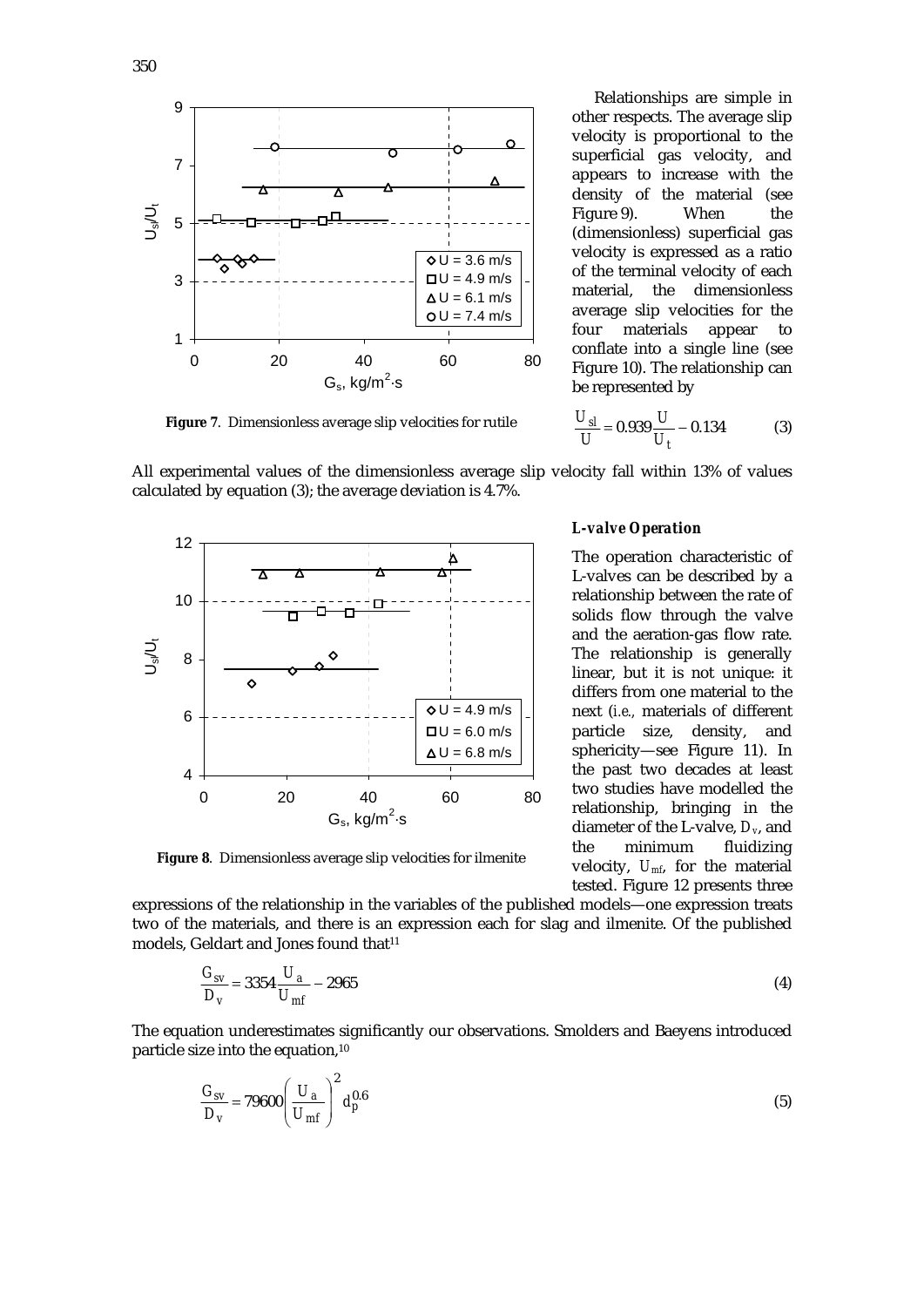and found the relationship to assume a quadratic form. The equation also underestimates our observations, but less so than that of Geldart and Jones.11 To correlate more accurately our observations of solids flow through the L-valve with the aeration flow rate we introduced two



**Figure 9**. Dimensionless slip velocities for different materials

**Figure 10**. Relationship between dimensionless velocities—slip and superficial gas

further variables, solids density—captured in the dimensionless Archimedes number—and sphericity. We found that



**Figure 11**. Proportionality between solids flow through the L-valve and the aeration flow rate

$$
\frac{G_{SV}}{D_V} = 1.758 \left(\frac{U_a}{U_{mf}}\right)^{1.95} Ar^{1.27} \phi_s^{6.9}
$$
 (6)

The correlation coefficient is 0.94, and the average deviation between the correlation and the experimental data is  $~20\%$  (see Figure 13). We make the following inferences from equation 6: the correlation suggests (1) a dependence between *Gsv* and  $U_a$  that, as Smolders and Baeyens found,<sup>10</sup> is quadratic, and (2) a strong dependence of *Gsv* on the shape of the particles. Using the aeration flow to control solids flow in the Lvalve as set out in equation 6 remains problematic, however; for the relationship depends on a variable—sphericity—that is not readily quantified accurately.

A handle on the control of solids circulation in a CFB is suggested by an analogy. Pressure drops across an L-valve is analogous to pressure drops across a slide valve, which Jones and Davidson,<sup>12</sup> treating the fluidized solids as an inviscid liquid, characterized as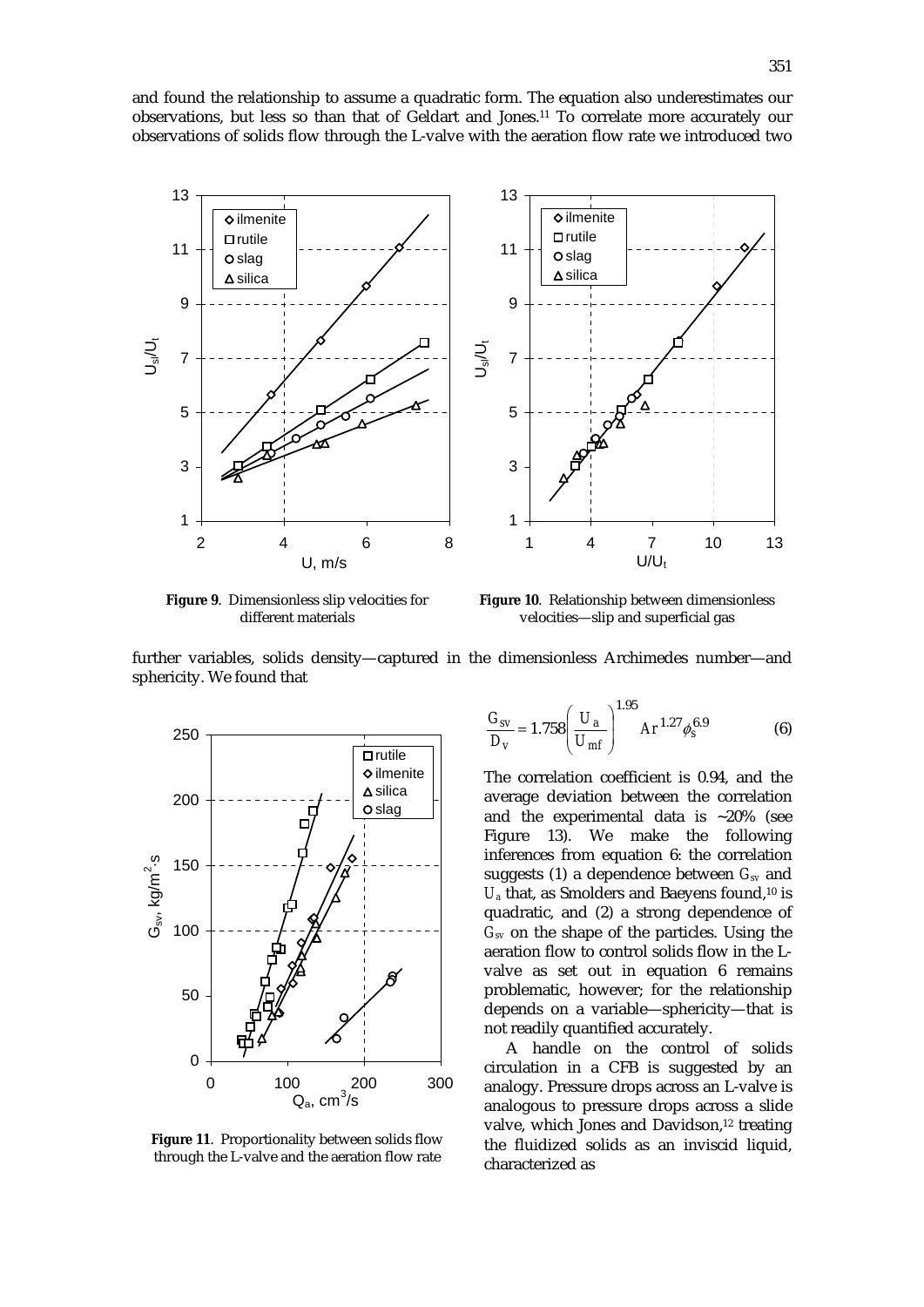$$
\Delta P_{\rm v} = \frac{1}{2\rho_p \left(1 - \varepsilon_{\rm mf}\right)} \left[\frac{W_s}{C_D A_{\rm v}}\right]^2 \tag{7}
$$

The opening,  $A_v$ , and discharge coefficient,  $C_D$ , of a mechanical valve are known; and, if the bulk density at minimum fluidization is known, equation 7 is sufficient to relate the flow of solids to the pressure drop across the valve.13 In L-valves, however, the opening is both unknown and dependent on the aeration rate. (The valve openings in the tests we conducted were variable and small; a packed bed obstructed much of the cross-sectional area at the elbow of L-valve.) Despite being not readily quantified from first principles in L-valves, a dependence between ∆*Pv* and *Ws* in equation 7 nevertheless underpins relationships developed in two studies. Geldart and Jones correlated the two variables along with a physical property of the material and two conditions of geometry:11

$$
\frac{\Delta P_V}{L_V} = 0.216 \frac{G_{SV}^{0.17}}{D_V^{0.63} d_p^{0.16}}
$$
\n(8)

Arena and co-workers developed a correlation of similar form, but added into the equation the



**Figure 12**. Relationship between the flow of solids in the L-valve and the aeration flow

bulk density of the material:<sup>14</sup>

$$
\frac{\Delta P_V}{L_V} = 0.0649 \frac{G_{SV}^{0.178} \rho_b^{0.996}}{D_V^{0.574} d_p^{0.237}}
$$
\n(9)

in the L-valve

We ran through a similar exercise, but because the diameter of the L-valve remained fixed in our tests we could not properly include it as a variable. Our correlation took the form

$$
\frac{\Delta P_V}{L_V} = 0.115 \frac{G_{SV}^{0.137}}{\rho_b^{0.131} d_p^{0.64}}
$$
\n(10)

which seems to relate a stronger dependence on particle size (stronger than the correlations in equation 8 and 9 suggest), but a weaker dependence on bulk density. The relationship between *Gsv* and ∆*Pv* certainly depends of the material tested (see Figure 14), and particle size and density are two properties that distinguish one material from another. The sample correlation

352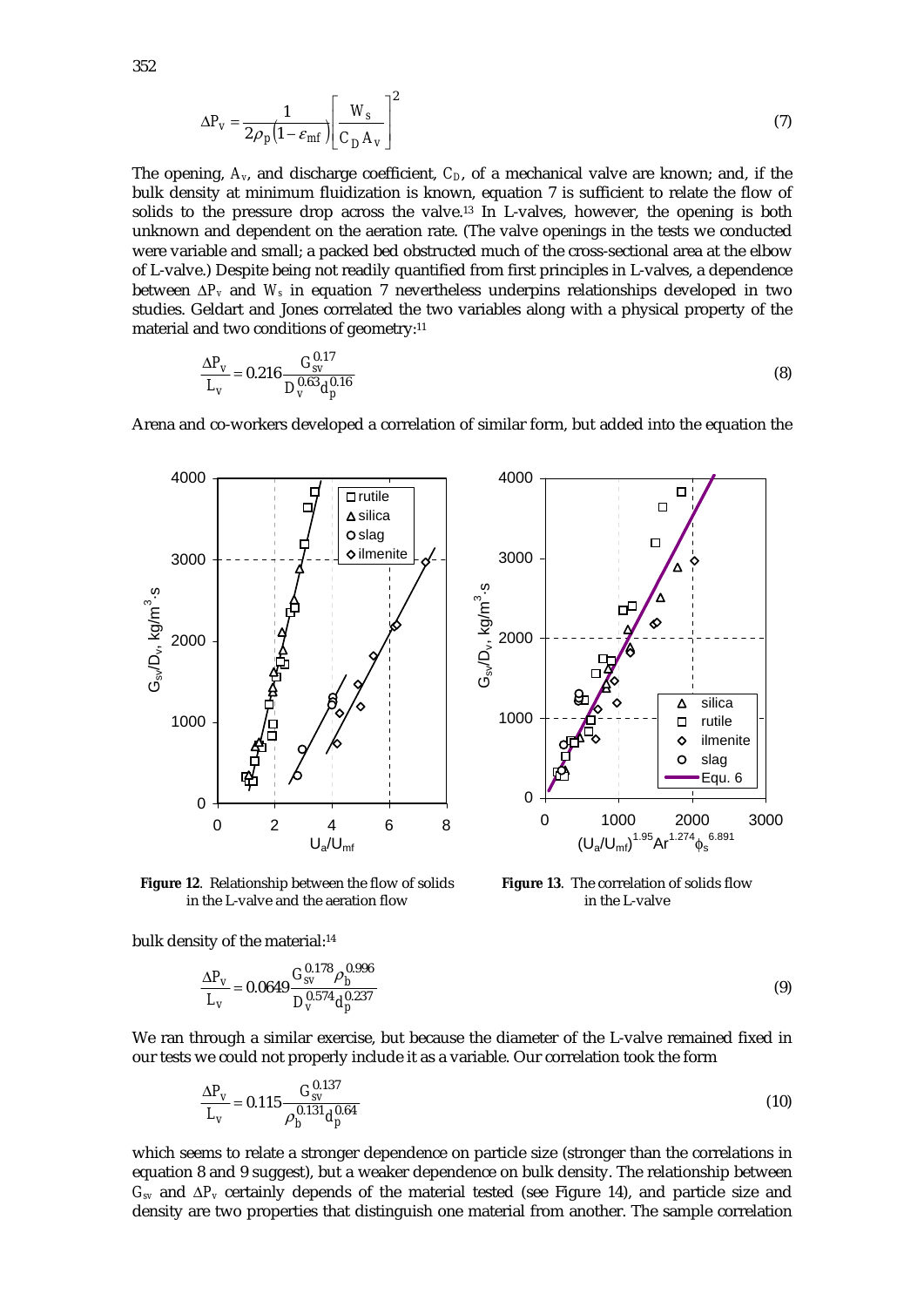coefficient of equation 10 is 0.97 (see Figure 15). The average deviation between the correlation and the experimental data is 4.4%; the maximum deviation is 12%.



**Figure 14**. The relation between pressure drop across the L-valve and the solids flux through the valve



**Figure 15**. Pressure in the L-valve, correlated

## **CONCLUSIONS**

Our study gives insights into the hydrodynamic behaviour of heavy minerals in a CFB. It also provides working relationships for controlling conditions in a CFB. From these insights and relationships we may draw conclusions about the operation of the CFB chlorinator:

- 1. A low aeration flow rate maintains stable circulation. Table 2 summarizes settings of the superficial aeration velocity for the four materials tested. Compare these values with velocities set in three chlorination trials towards the end of programme (February–March 2004): 0.4–0.6 m/s, 0.35–0.4 m/s, and 0.3 m/s. An order of magnitude sets the two groups apart. Aeration velocities in the chlorinator, even if they did approach the terminal velocity of the particles, were far above the minimum fluidizing velocity, and consequently fluidized solids in the standpipe and prevented the smooth movement of particles downwards. Slugs formed and moved up the column. Solids would have been expelled from the reactor through the primary cyclone—as we observed in the CFB chlorinator.
- 2. Stable fluidization in the cold model was concomitant with a substantial head of solids in the standpipe. From the position of the feeder ports about two-thirds of the way up the standpipe of the CFB chlorinator, we may conclude that the success of some tests might have been compromised by an insufficient head of solids in the standpipe.
- 3. Lower values of *U* and higher values of *Gs* are likely to improve chlorination reaction rates. These settings increase the residence time and total-solids holdup in the riser. Particles of ore and reductant, therefore, have longer to react and are in closer proximity to each other.
- 4. Slip velocities are independent of the solids-circulation flux in the riser, a conclusion that contradicts other findings reported in the literature.
- 5. The chlorinator may be run with relationships that we developed for the operation of the L-valve. Similar relationships reported in the literature under-estimate conditions and, therefore, do not apply.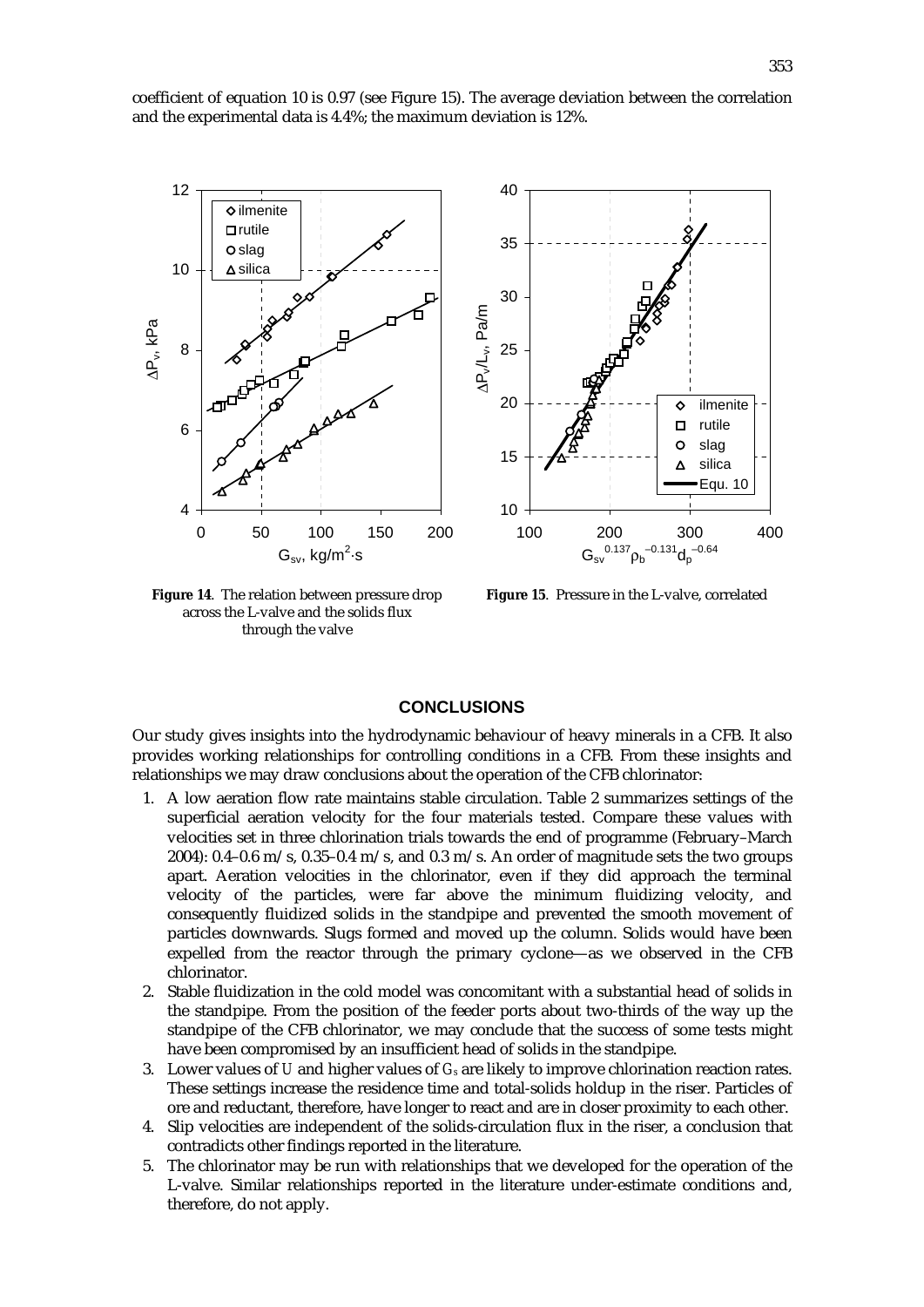6. Our results suggest that the operation of the L-valve is sensitive to the shape (or sphericity) of particles. Other studies worked with rounded particles and do not mention sphericity as an important factor.

## **NOTATION**

- *Ar* Archimedes number, dimensionless; Ar =  $d_p^3(\rho_p \rho)\rho g/\mu^2$
- $A_v$  cross-sectional area of the (L-valve) opening,  $m^2$
- *dp* Sauter-mean particle diameter, m
- $d_{50}$  median particle size on the cumulative-percentage frequency curve,  $\mu$ m
- $_{20}d_{80}$  range of particles sizes from  $d_{20}$  to  $d_{80}$ ,  $\mu$ m
- $C_D$  discharge coefficient of the valve aperture, dimensionless
- *C<sub>s</sub>* solids concentration in a section of the riser, kg/m<sup>3</sup>;  $C_s = \rho_p(1-\epsilon)$
- *D* diameter of riser, m
- *Dv* diameter of L-valve, m
- *g* acceleration due to gravity, m/s2
- $G_s$  solids circulation flux in the riser, kg/m<sup>2</sup>·s
- $G<sub>sv</sub>$  solids circulation flux in L-valve, kg/m<sup>2</sup>·s
- *Lv* length of the horizontal leg of the L-valve, m
- *Pi* gauge pressure at port *i* of the CFB, kPa
- $Q_a$  volumetric flow of aeration gas, cm<sup>3</sup>/s<br> $Re_{mf}$  Reynolds number at minimum fluidiza
- *Reynolds number at minimum fluidization, dimensionless;*  $Re_{mf} = U_{mf} d_p \rho / \mu$
- *U* superficial gas velocity, m/s
- *Ua* superficial velocity of aeration gas, m/s
- $U_{\text{mf}}$  minimum fluidizing velocity, m/s
- $U_{sl}$  slip velocity, m/s
- $U_t$  terminal velocity, m/s
- $W_s$  solids flow in the CFB, kg/s
- z riser axial co-ordinate, m

## *Greek Letters*

- ∆*P* pressure drop between successive pressure ports, kPa
- ∆*Pr* pressure drop across the riser, kPa
- ∆*Pv* pressure drop across the L-valve, kPa
- ∆*z* distance between successive pressure ports, m
- $\varepsilon$  average voidage in a section of the riser, dimensionless
- <sup>ε</sup>*mf* voidage at minimum fluidizing velocity, dimensionless
- φ*s* sphericity, dimensionless
- $\rho$  gas density, kg/m<sup>3</sup>
- $\rho_b$  bulk density, kg/m<sup>3</sup>
- $\rho_p$  particle density, kg/m<sup>3</sup>
- $\mu$  gas viscosity, kg/m·s

# **ACKNOWLEDGEMENTS**

Our thanks go to Melanie van Eck (North-West University) and Nigel Ramlall (University of KwaZulu-Natal) for their assistance in the test work. We are grateful to the (South African) Department of Science and Technology, through the Innovation Fund, for a grant (project No. 32211) that allowed us to construct the CFB.

# **REFERENCES**

- 1. Luckos, A. and D. Mitchell (2002). The design of a circulating fluidized-bed chlorinator at Mintek. *In* A. Luckos and P. den Hoed (eds) *IFSA 2002, Industrial Fluidization South Africa:* 147–160. Johannesburg: S. Afr. Inst. Min. Metall.
- 2. Den Hoed, P., M.J. Freeman, A. Luckos and J. Nell (2003). An assessment of alternative processes for the production of TiO2 pigments by chlorination. *Chem. Technol.* (September):27–30.

354